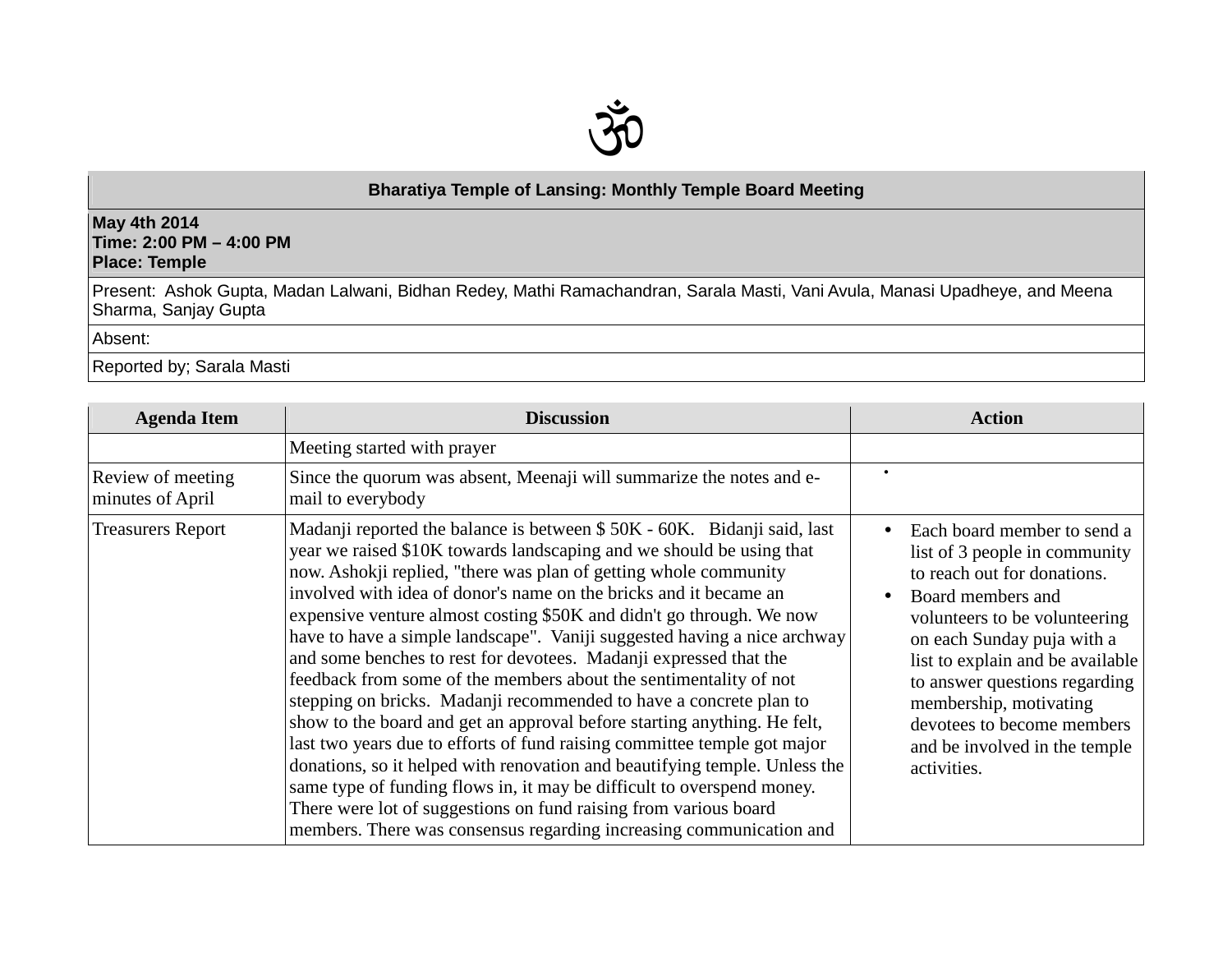|                                         | reaching out to younger generations to help them change their perceptions<br>and contributing \$1/day.                                                                                                                                                                                                                                                                                                                                                                                                                                                                                                                                                                                                                                                                                                                                                                                                                                                                                                                                                                                                                                                                                                                                                                                                                                       |                                                                                                                                                                                                                                                |
|-----------------------------------------|----------------------------------------------------------------------------------------------------------------------------------------------------------------------------------------------------------------------------------------------------------------------------------------------------------------------------------------------------------------------------------------------------------------------------------------------------------------------------------------------------------------------------------------------------------------------------------------------------------------------------------------------------------------------------------------------------------------------------------------------------------------------------------------------------------------------------------------------------------------------------------------------------------------------------------------------------------------------------------------------------------------------------------------------------------------------------------------------------------------------------------------------------------------------------------------------------------------------------------------------------------------------------------------------------------------------------------------------|------------------------------------------------------------------------------------------------------------------------------------------------------------------------------------------------------------------------------------------------|
| <b>Constitution Update</b>              | Sanjayji updated on constitution saying Dr Reddy has almost completed<br>editing the document. It needs to go to constitution committee before June<br>30th and then it will be presented to the board for review.                                                                                                                                                                                                                                                                                                                                                                                                                                                                                                                                                                                                                                                                                                                                                                                                                                                                                                                                                                                                                                                                                                                           |                                                                                                                                                                                                                                                |
| Youth Engagement<br>Committee           | Manasiji suggested to have a meeting to formulate ideas with Saralaji and<br>Mathiji to have monthly activities with kids.<br>Saralaji and Bidanji suggested to bring Shashiji's Balvihar back to temple.<br>Madanji and Meenaji said, "there was break in communication sometime<br>ago". Meenaji suggested that before approaching her again we need to<br>make sure we can provide the space that she needs to have 50 kids.<br>Sundays may be an issue because of lot of programs interfering. So need<br>to see if anyway we can work this. Ashokji and Meenaji both felt that<br>Shashiji is a great volunteer and we really need to work with her and try<br>to provide her what she needs.<br>Meenaji also commented that Chinmaya Mission uses only in the Sunday<br>afternoon when all the functions are over and they donate 30% of their<br>registration fees to temple.<br>There was a discussion on Subba Raoji's camp, Saralaji said, "received e-<br>mail from his coordinator of his availability in Aug 30 and 31st weekend<br>and since it is the school beginning and the labor day weekend I may not<br>be available like last time to conduct the camp and continue to ask if Dr<br>Raju or Poddarji calls or requests any board member for sponsorship for<br>Subba Raoji what should be the board's position on it". | Youth committee to meet and<br>decide on the plan<br>Meenaji to have a dialogue<br>with Shashiji regarding<br>bringing Balvihar back to<br>temple.<br>If any community members<br>are interested in conducting<br>the camp board will support. |
| <b>Estate Gifts and Fund</b><br>Raising | Sanjayji suggested we should have concrete ways of approaching people<br>to bring them to sign-up for estate planning by the end of June.<br>1. Priest support fund<br>2. Building maintenance fund.<br>Reformatting message to have a target of \$500K for priest fund and<br>another \$500K for maintenance fund.<br>Bidanji said "we should put in such a way this will be used only when the<br>fund raising does not meet the goal."                                                                                                                                                                                                                                                                                                                                                                                                                                                                                                                                                                                                                                                                                                                                                                                                                                                                                                    |                                                                                                                                                                                                                                                |
|                                         |                                                                                                                                                                                                                                                                                                                                                                                                                                                                                                                                                                                                                                                                                                                                                                                                                                                                                                                                                                                                                                                                                                                                                                                                                                                                                                                                              |                                                                                                                                                                                                                                                |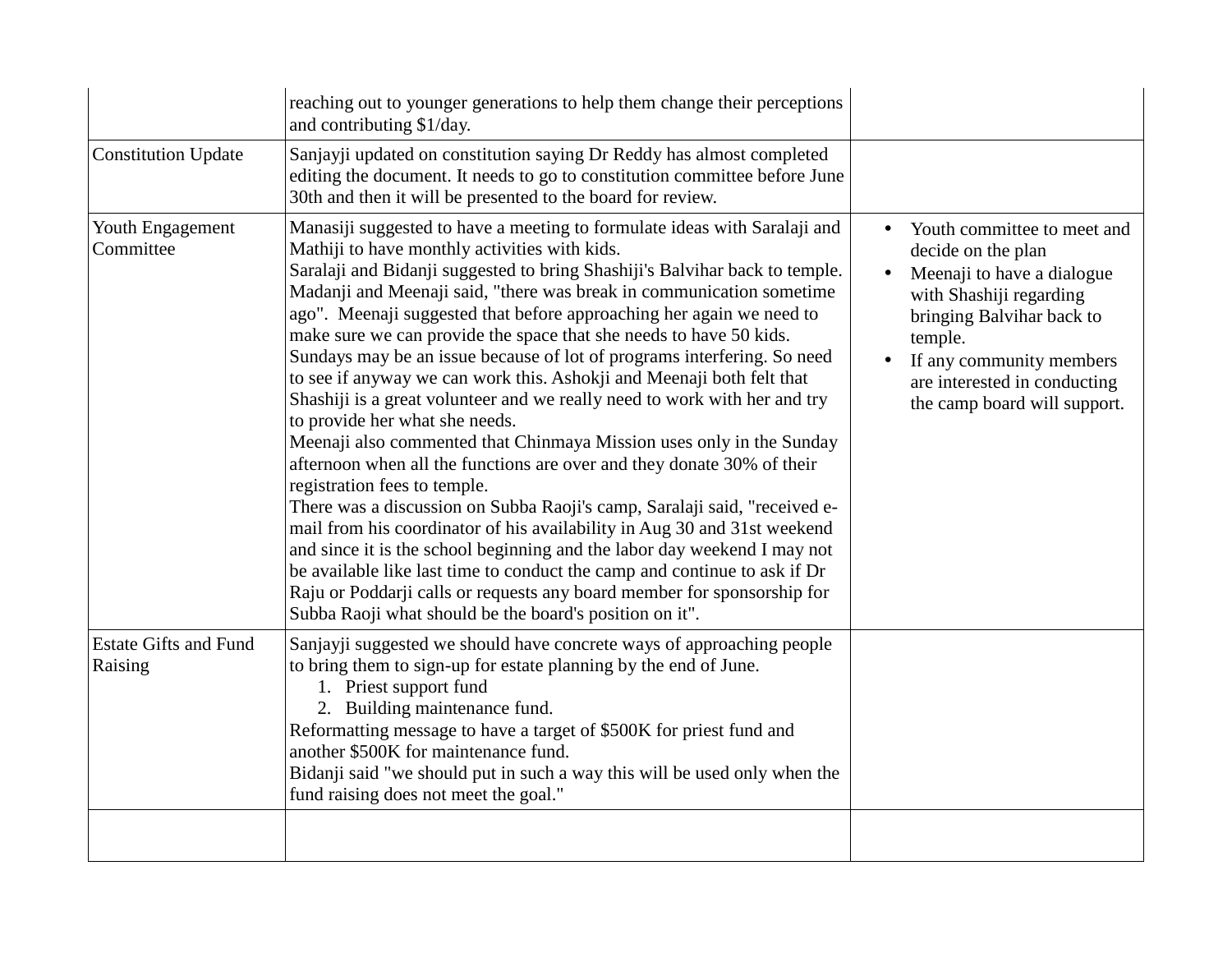Religious and Social Events Update by Meenaji

- May 10th will be Maata ki Chowki, there will be a time slot for board of trustee.
- Dr. Ambani's proposal of approaching large organizations for fund raising.
- Mathiji was conveying to Madanji regarding priest's enquiry into getting the remuneration for Sita Rama Kalyana. Madanji replied "program manager has to request to issue check for them and treasurer is responsible to write a check". He also wanted to know if it was in the contract. Mathiji replied that there was remunerations for 3 Kalyanotsavs. Bidanji, suggested that the remuneration should be based on percentage of money collected from the program, for example 20-25%. In the event that program brings in less money, then the other board may have difficulties in future. Madanji said, "that was the reason earlier there was a range between \$ 150 - \$300 for the same. But board decided to make priests happy and give them \$ 200.
- Chaandi pot was distributed to raise donation to Panditji and Shastriji and demanded explanation from Mathiji. Mathiji replied, " probably this was the culture of at least 10 yrs priests work hard on special pooja days and wedding ceremonies and according to people beliefs priest needs to be sentimentally satisfied during those times and devotees want to do it".
- •Navarathri plans
- It has come to Meenaji's attention that non-members not from our Indian community have been using temple premises for yoga on Tuesdays. Sanjayji suggested we can have a gentle discussion and explain (to yoga teacher) that board has implemented new policy on renting the premises to members only and having a rent of \$ 50 per hour to use it.
- • According to the policy, when one priest books a pooja other priest should be available for the temple. And it has come to the attention of some of the board members that one of the priests, when out may be late for temple hours and has his wife covering for him. Mathiji said " it has to be addressed based on individual case basis". Ashokji asked Mathiji, whether priests were making
- Ashokji to update on temple activities to devotees
- Ambaniji to take lead on this

• Mathiji to revisit the contract and explain this to priests.

- • Meenaji to set-up a date to meet all groups.
- Meenaji to call the yoga group •to address this issue.